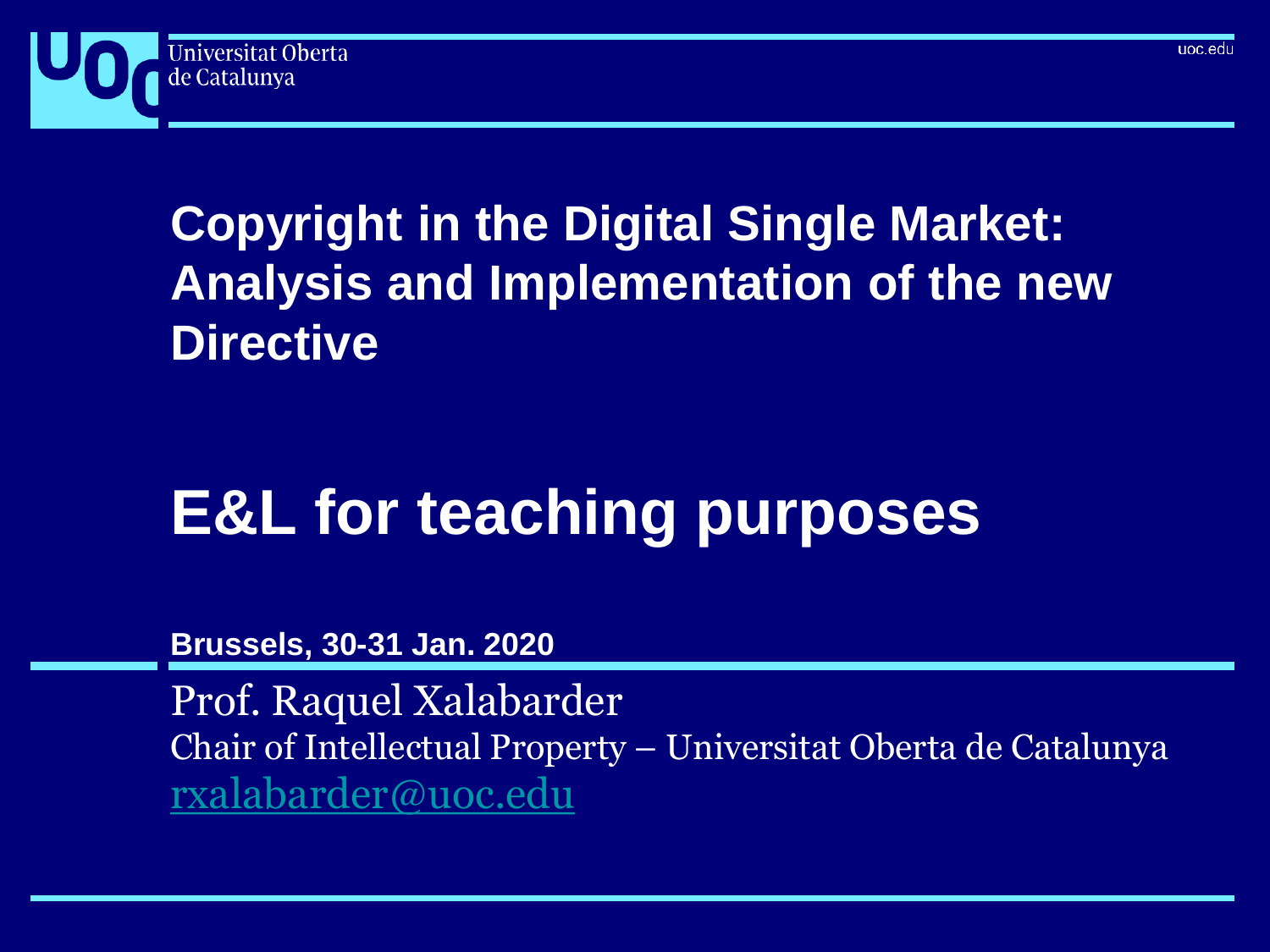

**Contents**

#### **1. Where are we?**

- Fragmentation of E&L in several Directives
- Further harmonization by the CJEU?
- Why is it a problem?

#### **2. The solution by Directive 2019/790/EU (Art.5)**

- A mandatory E&L to authorize use of works in digital & cross-border teaching activities
- With a "safe valve" ... or a "Trojan horse"?

#### **3. Where may we end up?**

- Co-existence of different regimes for off-line and digital & online teaching uses!
- Unharmonized scope of exempted digital uses
- Forfeit uniform & mandatory nature of E&L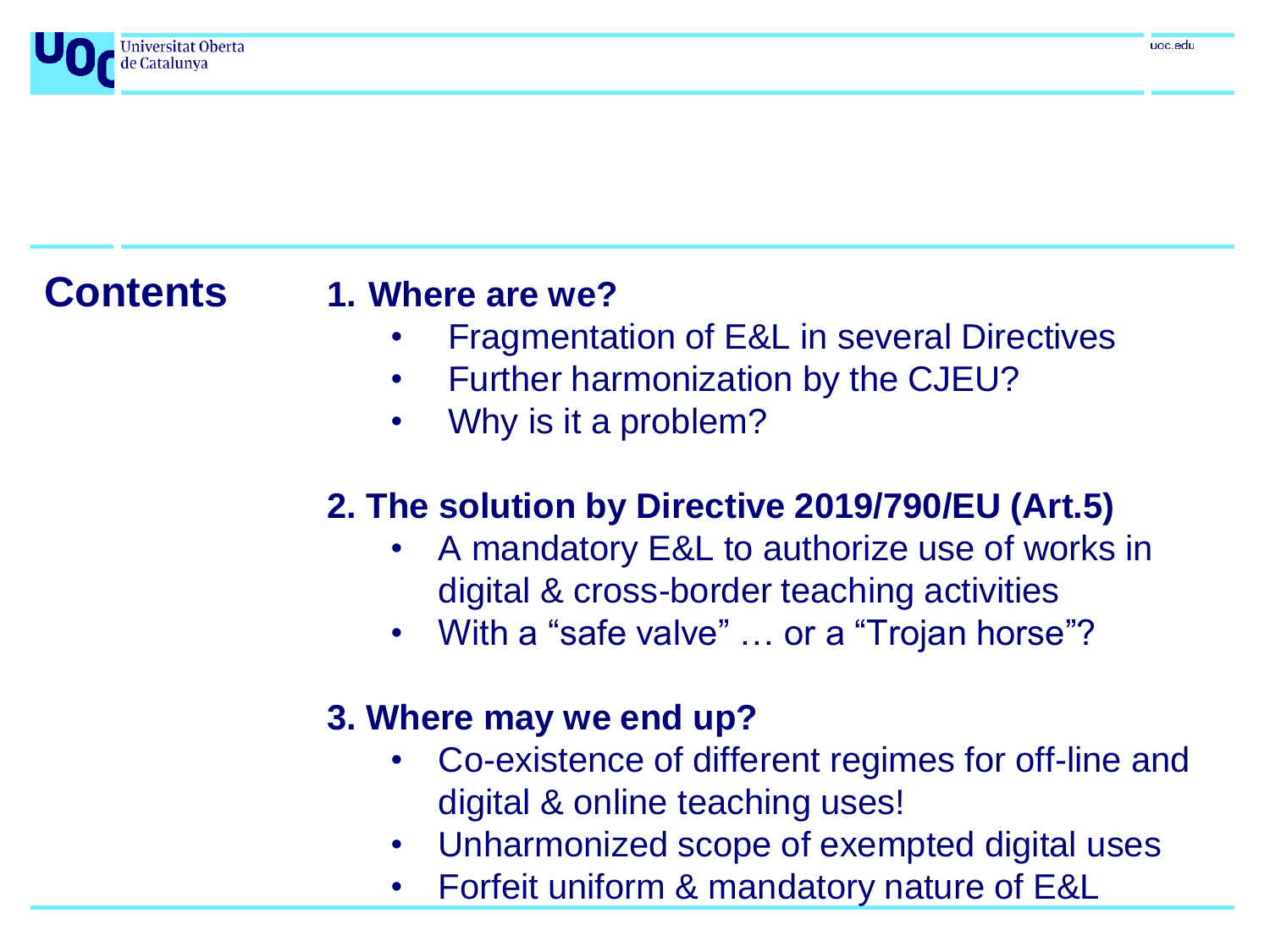

#### **BERNE CONVENTION Article 10 Certain Free Uses of Works**

*1. Quotations; 2. Illustrations for teaching; 3. Indication of source and author*

(1) It shall be permissible to make quotations from a work which has already been lawfully made available to the public, provided that their making is compatible with fair practice, and their extent does not exceed that justified by the purpose, including quotations from newspaper articles and periodicals in the form of press summaries.

(2) It shall be a matter for legislation in the countries of the Union, and for special agreements existing or to be concluded between them, to permit the utilization, to the extent justified by the purpose, of literary or artistic works **by way of illustration** in publications, broadcasts or sound or visual recordings **for teaching,** provided such utilization is compatible with fair practice.

(3) Where use is made of works in accordance with the preceding paragraphs of this Article, mention shall be made of the source, and of the name of the author if it appears thereon.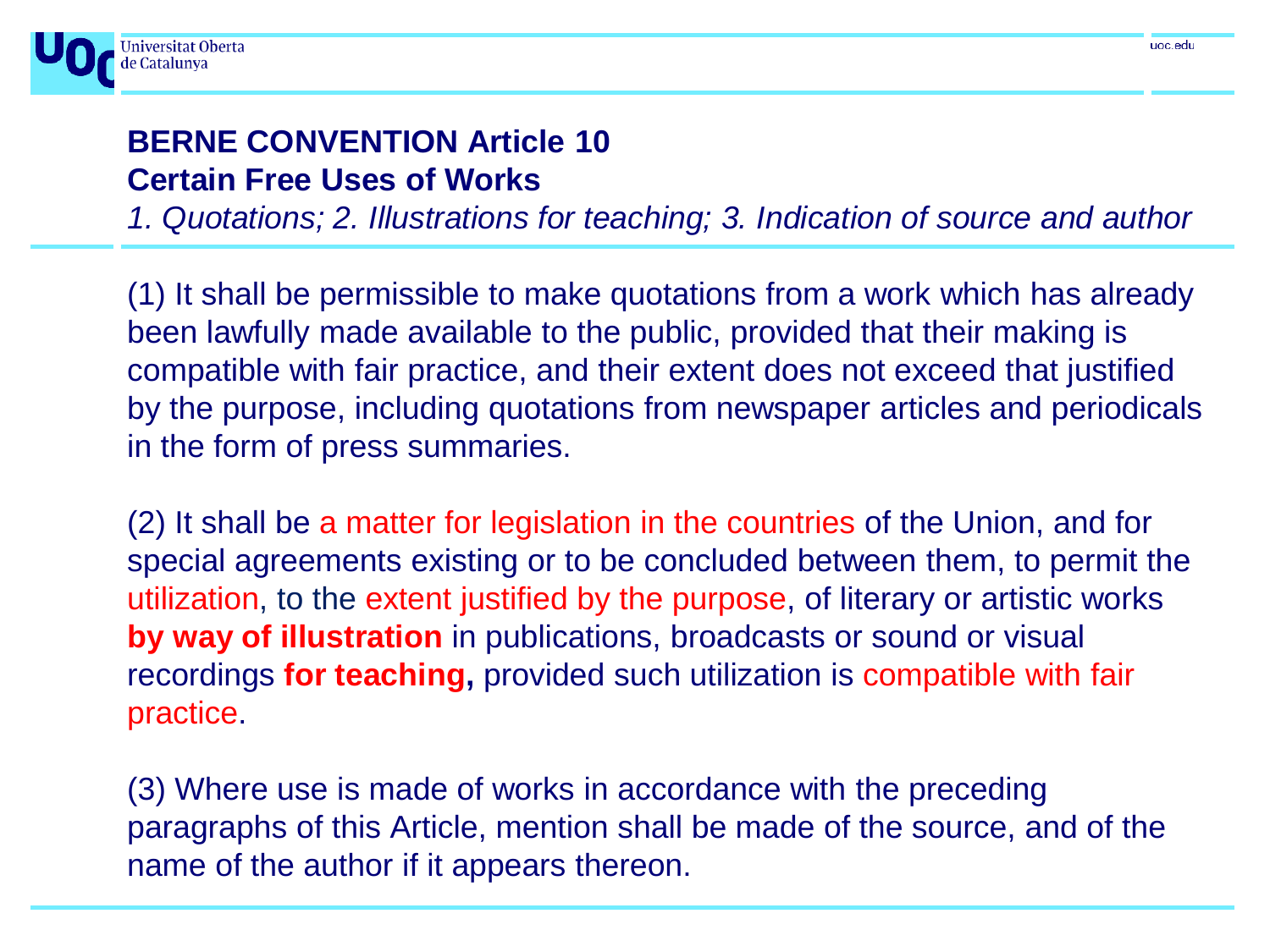# **EU** *acquis***: Fragmented approach to E&L**

### ➢ **Computer programs (D 91/250EEC)**

Art.5: necessary acts (unless contracted out), back-up copy, study & testing, interoperability

## ➢ **Rental and Lending (D 92/100/EC)**

Art.6 (copyright): public lending (in exchange for remuneration) *CJEU: Vereniging Openbare Bibliotheken* (C-174/15): e-books under "public lending" E&L

Art.10 (related rights): private use, reporting of current events, ephemeral recording for broadcast, teaching & scientific research, other limitations as copyright // *Two-step-test*

#### ➢ **Databases (D 96/9/EC)**

Universitat Oberta

de Catalunya

Art.6 (copyright) : access by lawful user (compulsory) // private copy, illustration for teaching & scientific research, public security & administrative or judicial procedure, other "traditional" limitations // *Twostep-test*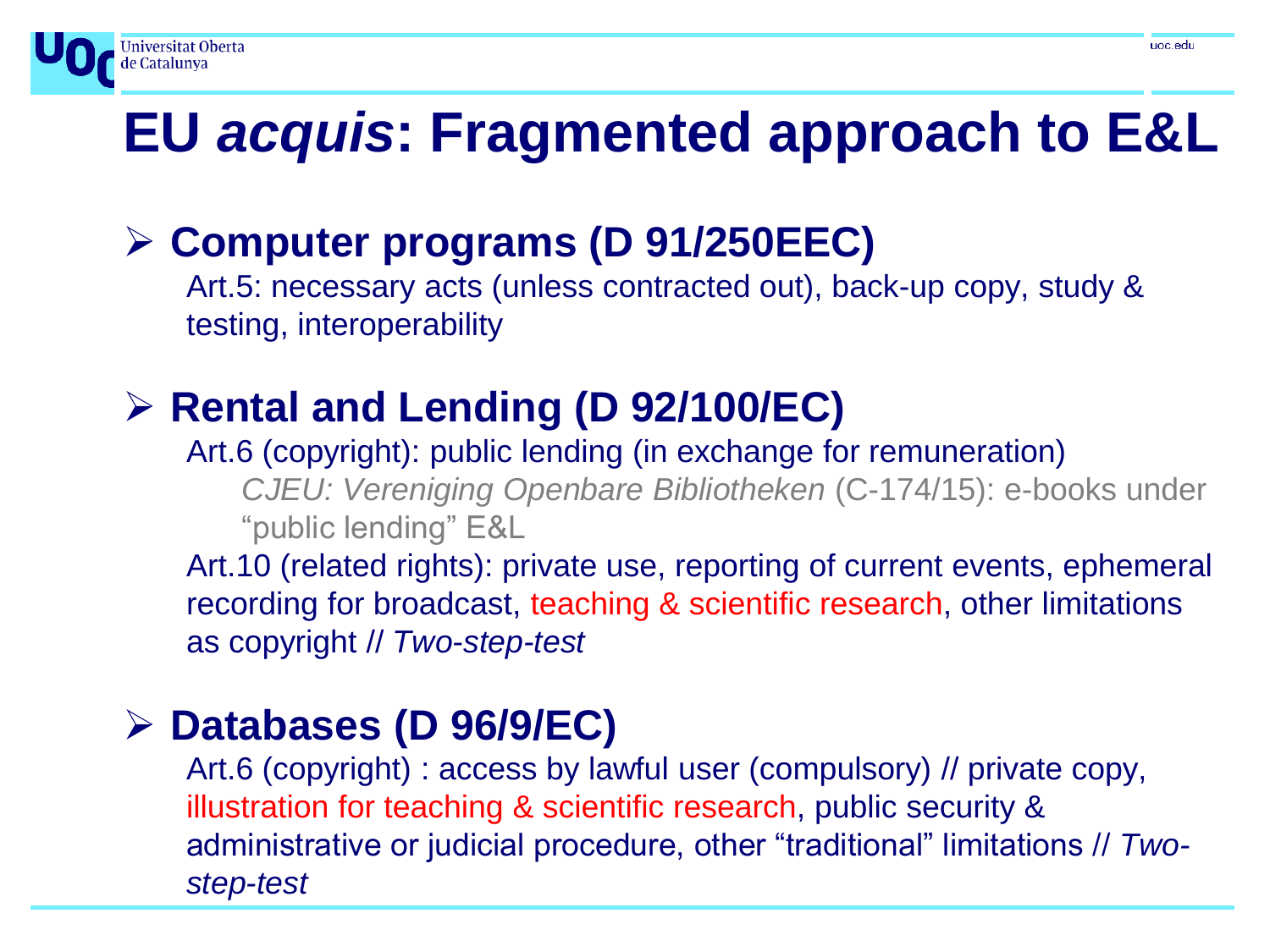#### Universitat Oberta de Catalunya

# ➢ **Info Soc (D 2001/29/EC)**

#### **Art.5.1: Temporary (transient or incidental) copies** *(Infopaq I+II, PRCA, FAPL…)* **Art.5.2: Reproduction (+ Distribution)**

- Reprography (fc)\*
- Private use (any means) by a natural person (fc) $*$
- ✓ Libraries, educational inst., museums, archives *(Darmstadt)*
- $\checkmark$  Ephemeral recordings for broadcast & preservation
- $\checkmark$  Broadcast copying by hospitals & prisons (fc)<sup>\*</sup>

#### **Art.5.3: Reproduction (+Distribution) & Comm. to public**

- ✓ Illustration for teaching and research *(Renckhoff)*
- $\checkmark$  People with disability
- $\checkmark$  Use by press & reporting of current events
- ✓ Quotations *(Painer, Pelham)*
- $\checkmark$  Public security or official proceedings
- $\checkmark$  Public lectures
- $\checkmark$  Panorama (works permanently in public places)
- ✓ Religious & Official events Incidental inclusion
- $\checkmark$  Art catalogues (sale, exhibition)
- ✓ Parody *(Deckmyn)*
	- Repair & Demonstration of equipment
- ✓ Building reconstruction
- ✓ Research or private study in dedicated terminals in library premises *(Darmstadt)*
- $\checkmark$  Minor existing limitations in national laws (analogues uses only)

**Subject to fair compensation\* or for free –Rec.35-36: allowed in other cases Recital 32**: exhaustive (closed) list *(Pelham)* **//** Non-mandatory (optional)

**"Autonomous concepts of EU law"** CJEU Padawan (C-620/10) #33 / Deckmyn (C-201/13) #15 : MS may choose to implement a limitation, but cannot define its borders Narrower national limitations are "pre-empted" by EU law (Art.5 InfoSoc)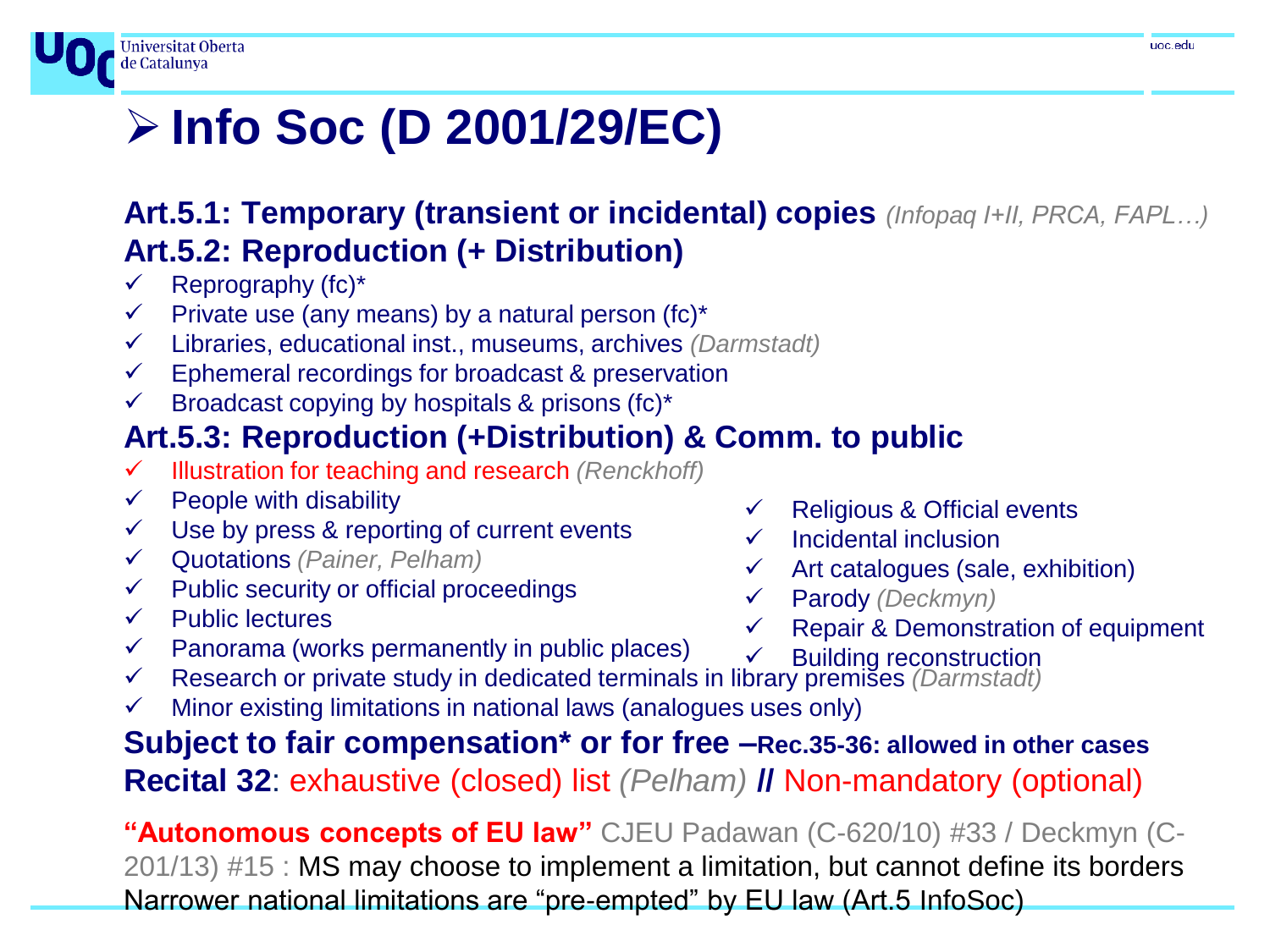#### **Little harmonization … off-line and on-line!**

Jniversitat Oberta

de Catalunya

- ➢All MS have implemented Art.5.3(a) InfoSoc, but with different terms (WD: "restrictive implementation") ➢Even when "copy-paste", different readings and
	- solutions are implemented in practice

| <b>Exception</b> | <b>Implementation</b> in<br><b>Member States</b>                                                                                                                                                  | Main differences in the implementation in<br><b>Member States</b>                                                                                                                                                                                                                                                                                                                                                                                                                                                                                                                                       |
|------------------|---------------------------------------------------------------------------------------------------------------------------------------------------------------------------------------------------|---------------------------------------------------------------------------------------------------------------------------------------------------------------------------------------------------------------------------------------------------------------------------------------------------------------------------------------------------------------------------------------------------------------------------------------------------------------------------------------------------------------------------------------------------------------------------------------------------------|
| Teaching         | Exception implemented in all MS<br>$\bullet$<br>Implemented through extended<br>collective licensing in DK, FI, SE<br>Exception subject to the availability<br>$\bullet$<br>of licences in UK, IE | Application of the exception to digital uses<br>٠<br>Categories of beneficiaries (public or<br>٠<br>private education bodies, teachers and<br>students, etc.)<br>Exclusion of certain types of works (e.g.<br>٠<br>sheet music or cinematographic works)<br>Exclusion of textbooks or other works<br>$\bullet$<br>made explicitly for educational purposes<br>Extent of works that can be used under the<br>٠<br>exception (fragments, extracts, specific<br>limitation, etc.)<br>Payment of a compensation or<br>٠<br>remuneration under ECL/licence (required<br>$-$ at least partially $-$ in 16 MS) |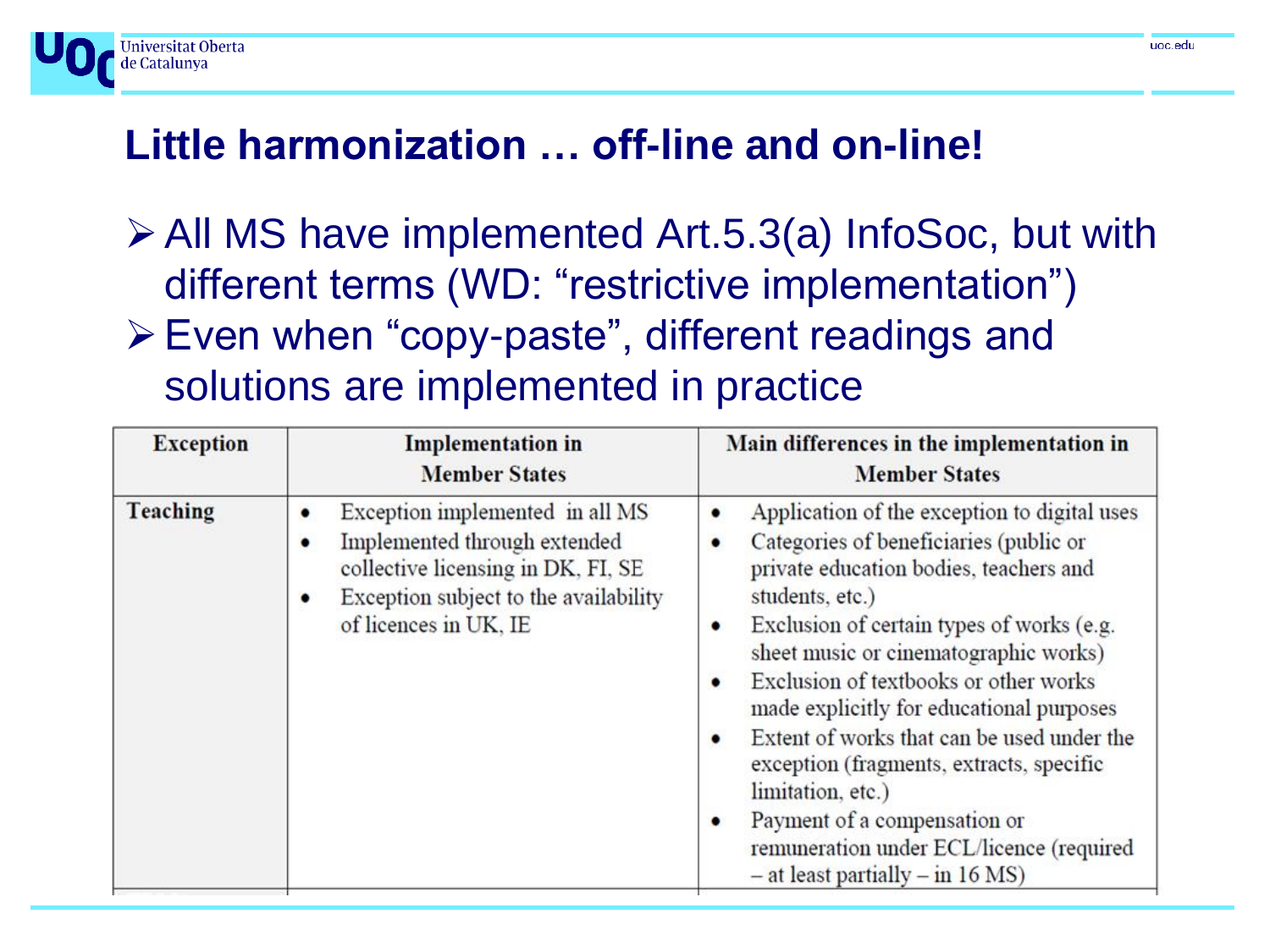

**InfoSoc Dir. Art.5.3(a):** Member States may provide for exceptions or limitations to the rights provided for in Articles 2 and 3 in the following cases:

(a) use for the sole purpose of illustration for teaching or scientific research, as long as the source, including the author's name, is indicated, unless this turns out to be impossible and to the extent justified by the non-commercial purpose to be achieved;

*Recital (42) When applying the exception or limitation for non-commercial educational and scientific research purposes, including distance learning, the non-commercial nature of the activity in question should be determined by that activity as such. The organisational structure and the means of funding of the establishment concerned are not the decisive factors in this respect.*

*SWD: restrictive implementation resulting in a "suboptimal use of protected content in the digital environment"*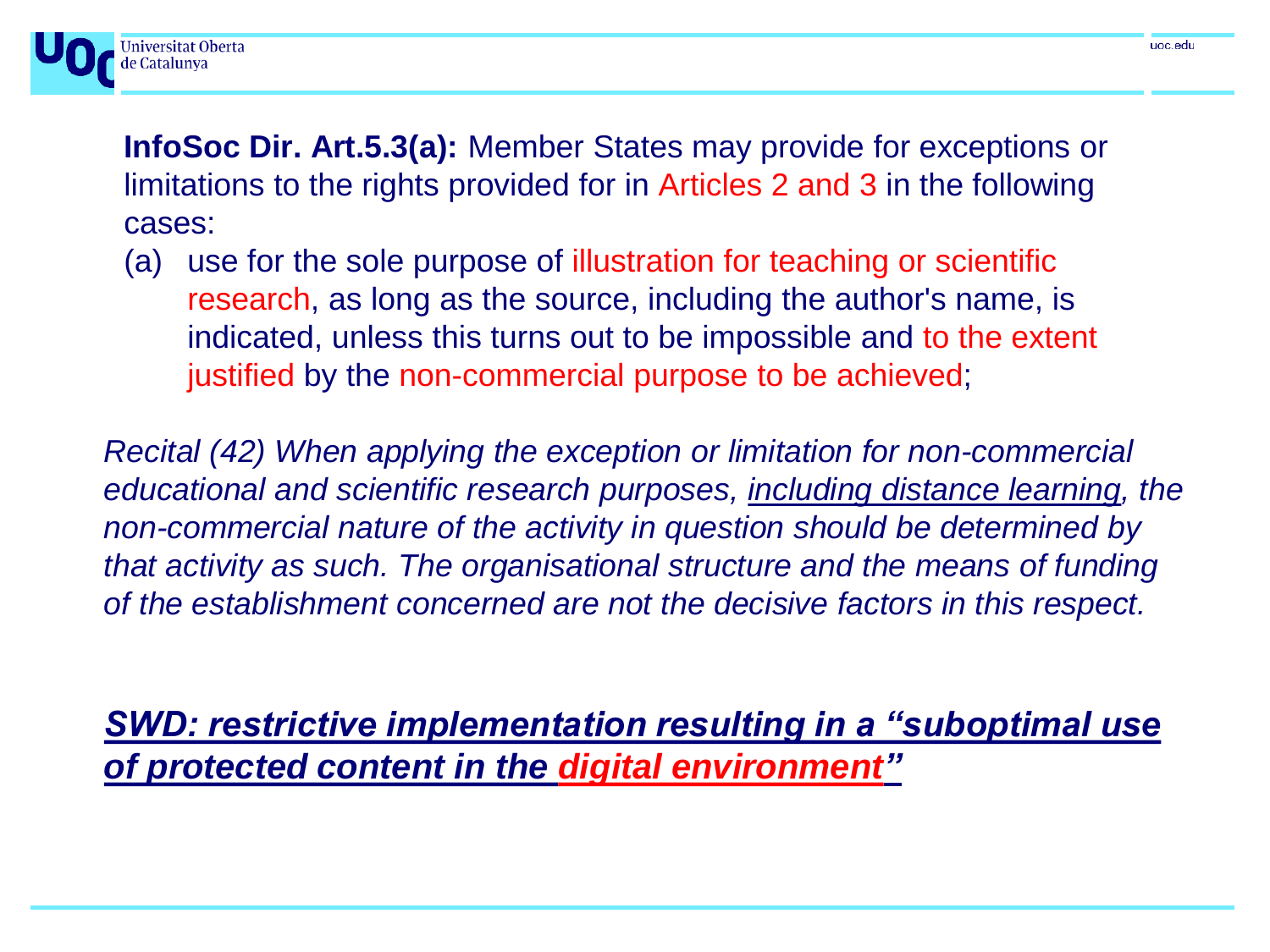

#### **Why is it a problem?**

- Legal uncertainty... as to digital uses and online **and distance.** National E&L with different scope (restrictive). Not fit for digital & online uses.
- **Lack of cross-border effects**. Hamper development of distance and cross-border learning (mostly, university).
- **Insufficient licensing of teaching activities.** Disproportionate **transaction costs** (clearance).
- Recital 19 CDSM
- EU Commission STAFF WORKING DOCUMENT IMPACT ASSESSMENT, SWD(2016) 301 final (14.9.2016)
- WIPO Development Agenda an Int'l Treaty?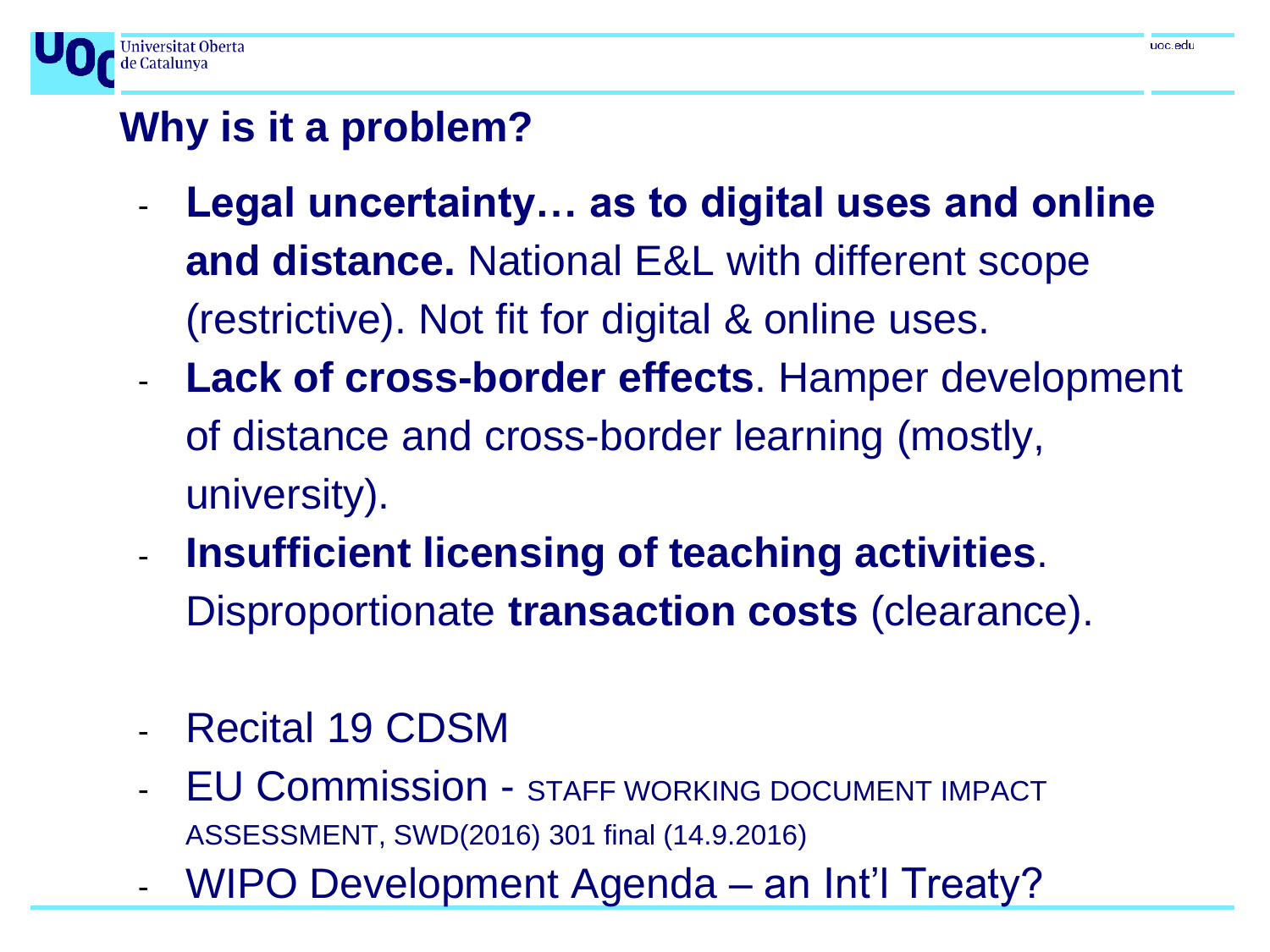

# **DSM Directive 2019/790/UE**

Text and data mining for Scientific Research (Art.3) + Optional one (Art.4)

Digital & cross-border teaching activities (Art.5)

Preservation of cultural heritage (Art.6)

Out-of commerce works (Art.8-11)

*MS shall provide*… **mandatory!**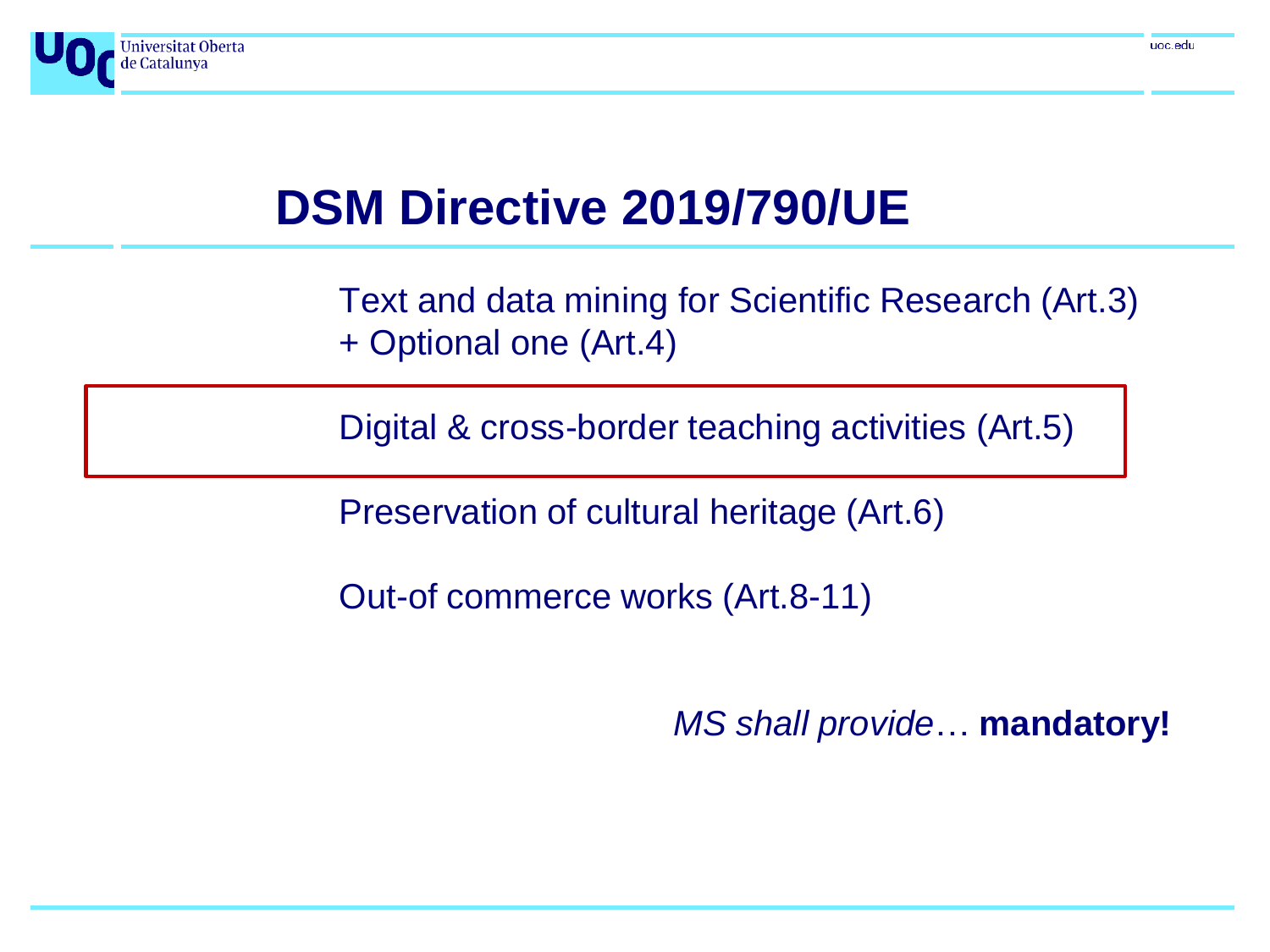# **Art. 5 – Digital & cross-border teaching**

Jniversitat Oberta

de Catalunya

- ✓ Exception or Limitation (**fair compensation** *allowed*)
- ✓ To rights of **reproduction** and **comm. to the public (including MAOL)** – … and Transformation?
- ✓ **Digital use** of works & other PSM (Databases + *sui generis*)
- ✓ For the sole purpose of **illustration for teaching**
- ✓ To extent justified by the **non-commercial purpose**
- ❖ In **school premises, other venues** (exams, museums)**,** *via electronic whiteboards or digital devices…*
- ❖ Through **(secure) e-networks** (accessed only by pupils, students, teaching staff, *via passwords, authentication*)
- $\checkmark$  Indicating source and author (if possible)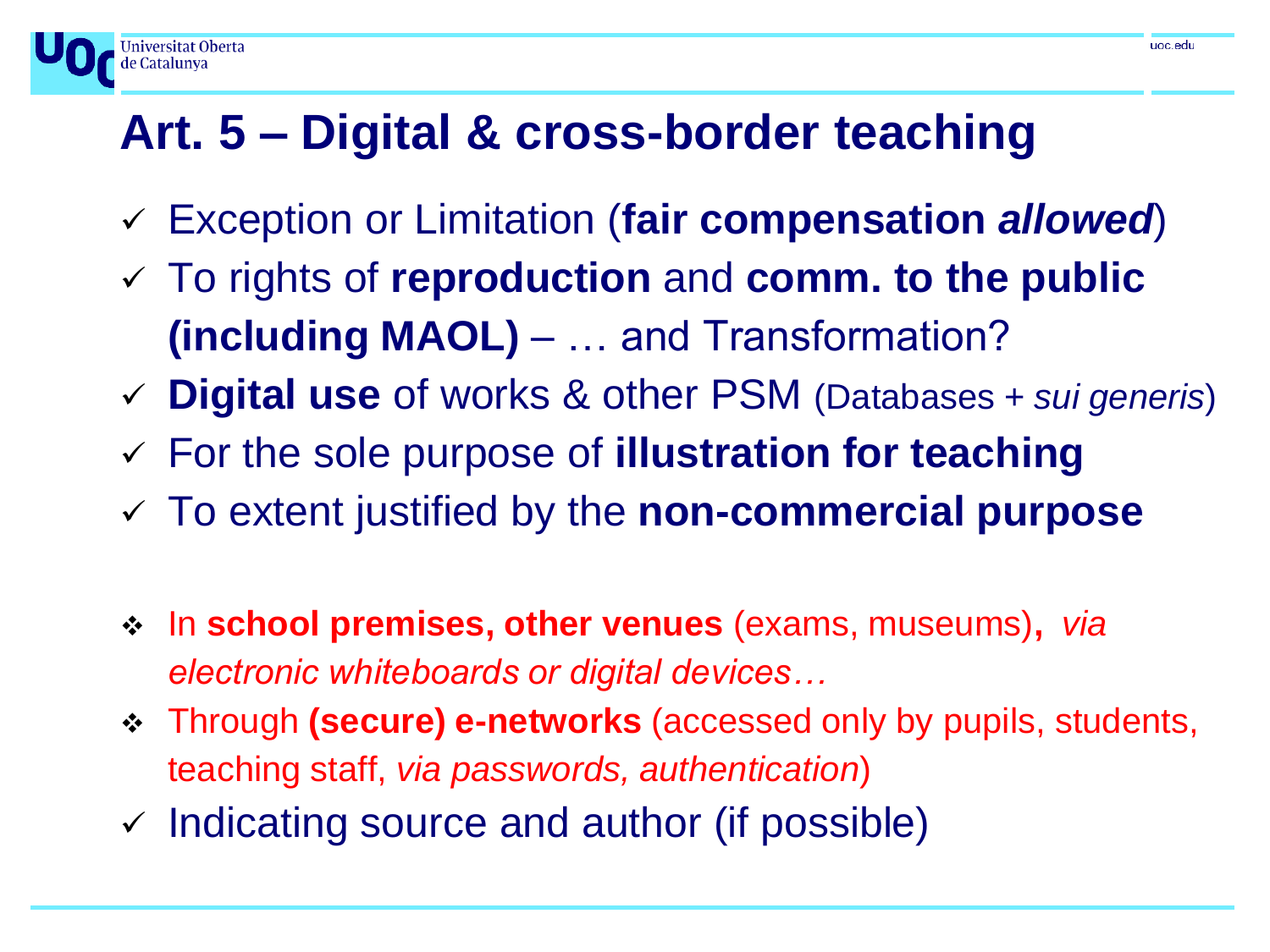# **(Recitals 19 - 24)**

Universitat Oberta

de Catalunya

**Educational establishment** (rec.20): recognized by MS, including **primary, secondary, vocational and higher education** … **non-commercial purpose of educational activity**  *(Organizational structure and means of funding should not be decisive factors)* **Should** benefit all…

**Teaching and learning activities** (rec.21): to support, enrich or complement the teaching, including learning activities, exams ... limited to what is necessary for that purpose // illustration **Should** include all…

**Works and Quantity** (rec.21): **In most cases**, the concept of illustration would… imply the **use only of parts or extracts** of works, … should **not substitute for the purchase of**  materials primarily intended for the educational market. MS should remain free to specity, for the different types of works or other subject matter, in a balanced manner, the proportion of a work … that can be used.

**Fair Compensation** (rec.24): MS should remain free to provide ... fair compensation ... In setting the level of fair compensation, due account should be taken, inter alia, of Member States' **educational objectives and of the harm to rightholders**. MS… should encourage the use of systems that do **not create an administrative burden** for educational establishments

#### **MANDATORY E&L but … SCOPE NOT FULLY HARMONIZED**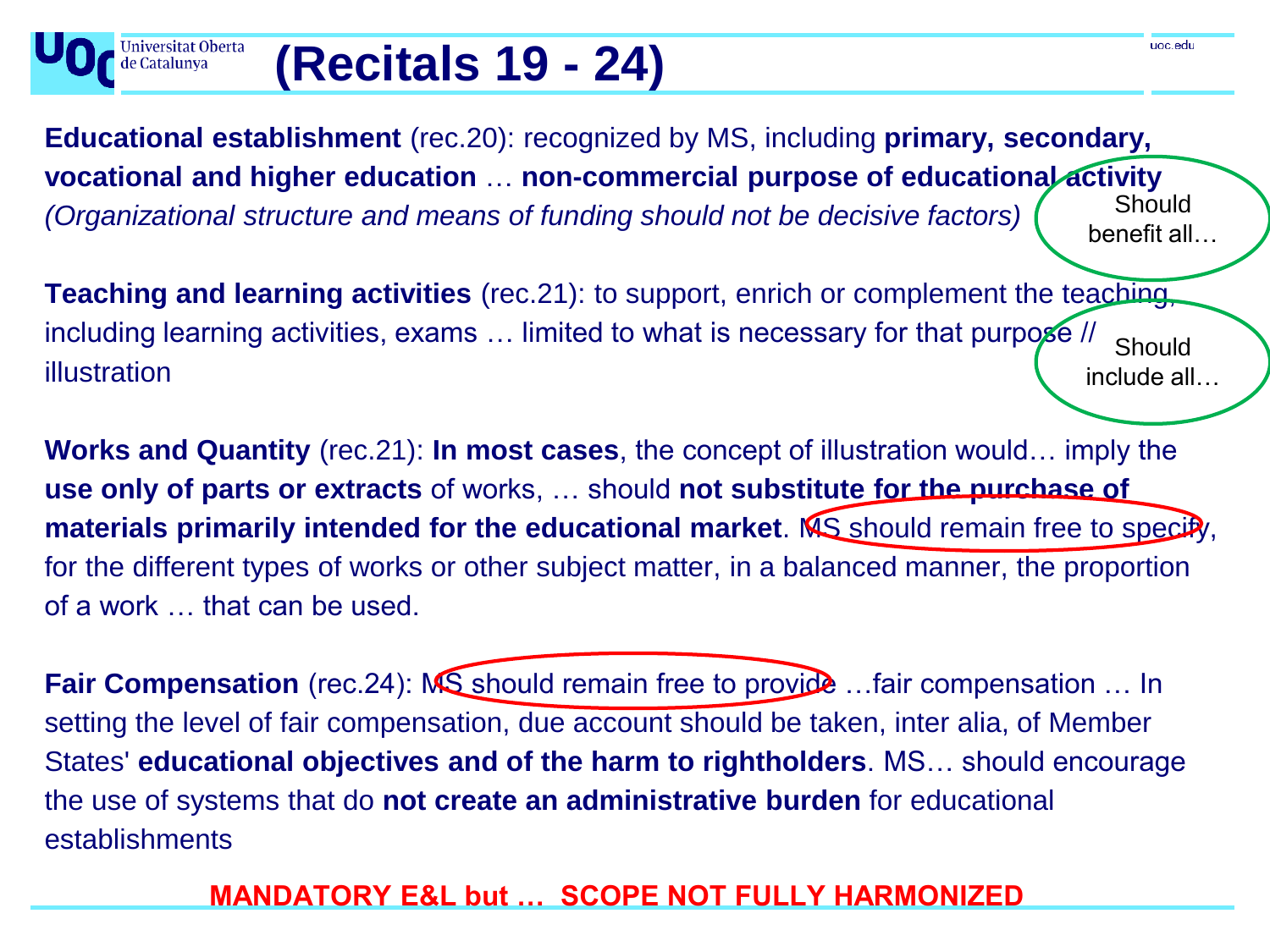

- ➢ **MS may not apply E&L** (as regards specific uses or types of works…) when "*suitable licenses … are easily available on the market*"
- ✓ TYPES OF WORKS: "such as material that is primarily intended for the educational market or sheet music"
- ✓ SUITABLE: "covering the **needs and specificities** of educational establishments" and "covering **at least the same uses** as those allowed under the exception or limitation" (recital 23).
- When MS use this possibility:

Jniversitat Oberta

de Catalunya

- ✓ MS shall take "*necessary measures to ensure licenses are available … and visible in an appropriate manner*
- ✓ MS must avoid "legal uncertainty or an administrative burden for educational establishments" (rec.23)  $\rightarrow$  mandatory CMO, ECL ...
- ✓ MS should ensure that where licences cover only partial uses allowed under E&L … all other uses remain subject to E&L (rec.23)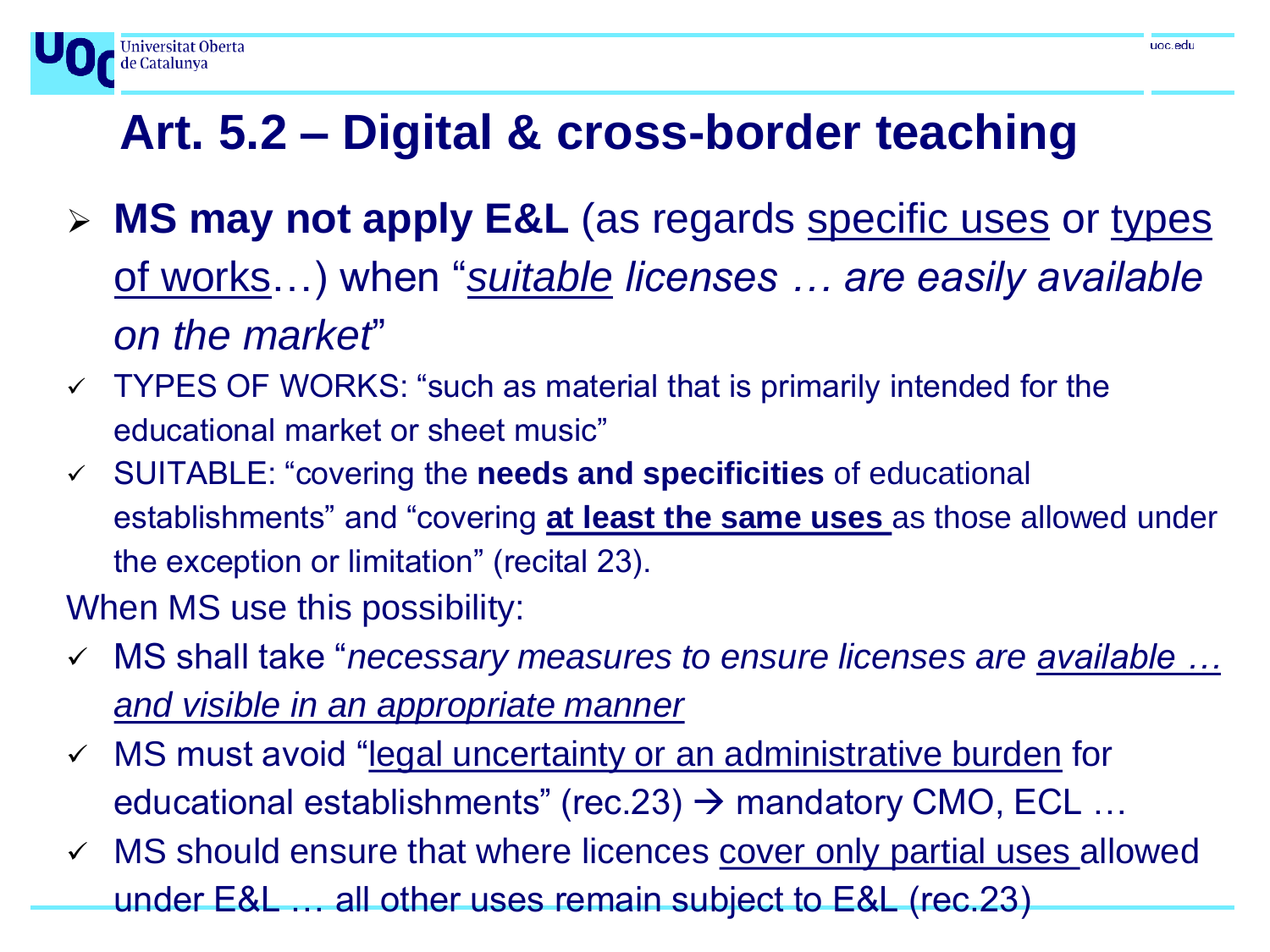

## *Why?*

- ➢ **To avoid negative economic effects in a few countries** where licensing for digital teaching uses is available and working, based on voluntary agreements: via ECL systems (DK, FI, SW) or incentivated by fall-back E&L (UK, IR).
- ➢ **A real danger** that digital uses may end up subject to voluntary licensing … in nat'l implementation?





➢ Other **better solutions,** less dangerous that preserve a uniform (mandatory) scope of exempted uses & allows further agreements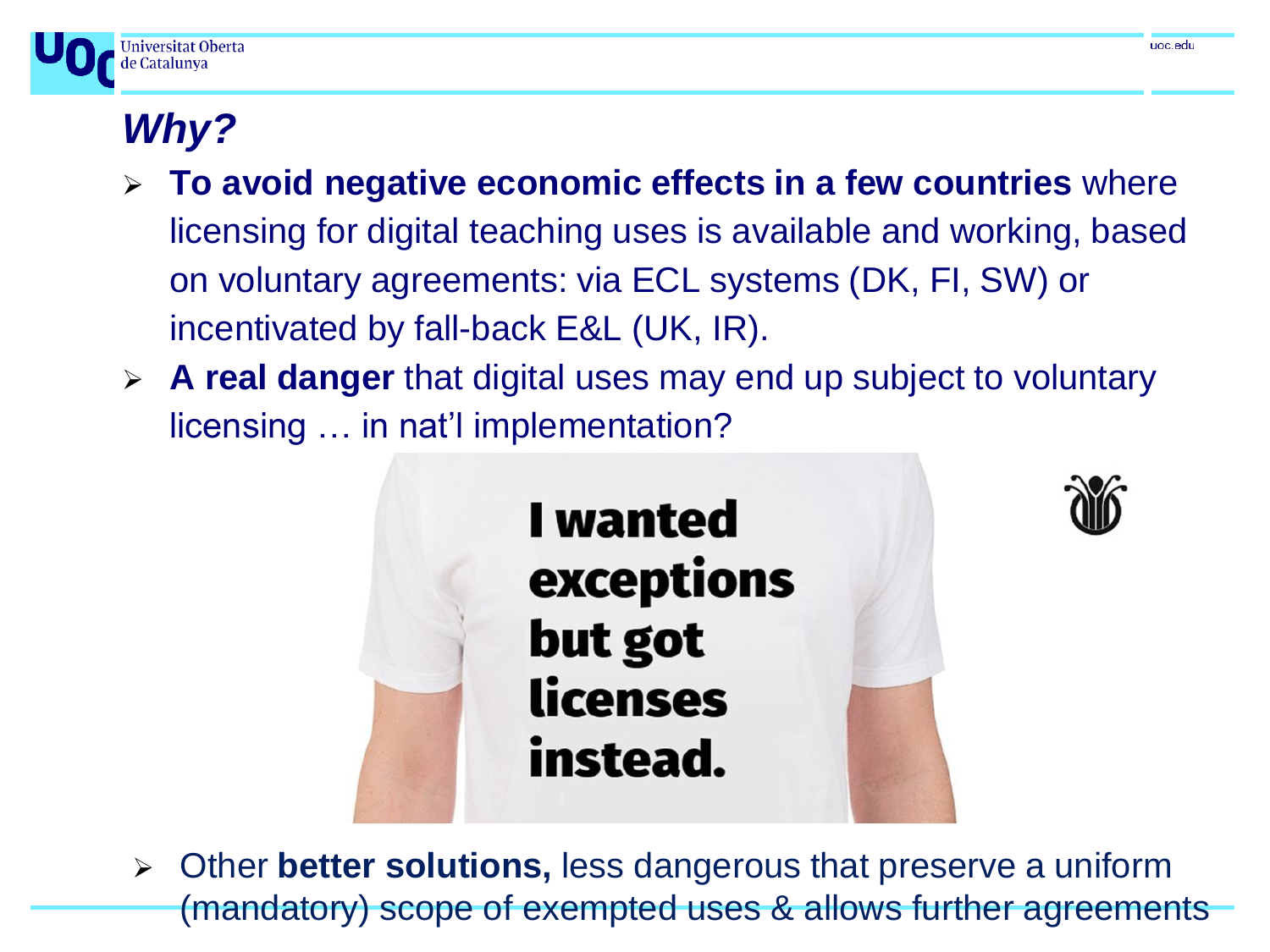# **Art. 7 – Common provisions**

Jniversitat Oberta

de Catalunya

- ✓ Art.5.5 InfoSoc (**Three-step test**) shall apply
- ✓ **Any contractual provision to the contrary …shall be** 
	- **unenforceable**  $\rightarrow$  *good step (mandatory E&L) ... let's do it for all E&L!*
- ✓ The first, third and fifth subparagraphs of **Article 6(4)** InfoSoc …shall apply.

#### **Art.6(4) InfoSoc** → **relation between TPM and E&L**

- *1) In the absence of voluntary measures* **– MS SHALL take appropriate measures to ensure limitations** (like library copying, research, museums, hospitals, disable  $persons)$   $\rightarrow$  E&L for digital & cross-border is "safeguarded"
- 2) NOT APPLICABLE (private copying) -- MS MAY… / TPMs to restrict number of copies / OK
- **3) TPM implemented must be enforced**  Inconsistent with mandatory E&L!
- 4) NOT APPLICABLE (works available on agreed contractual terms) / OK → **E&L cannot be contracted-out**
- 5) Applicable to **Databases and Computer programs**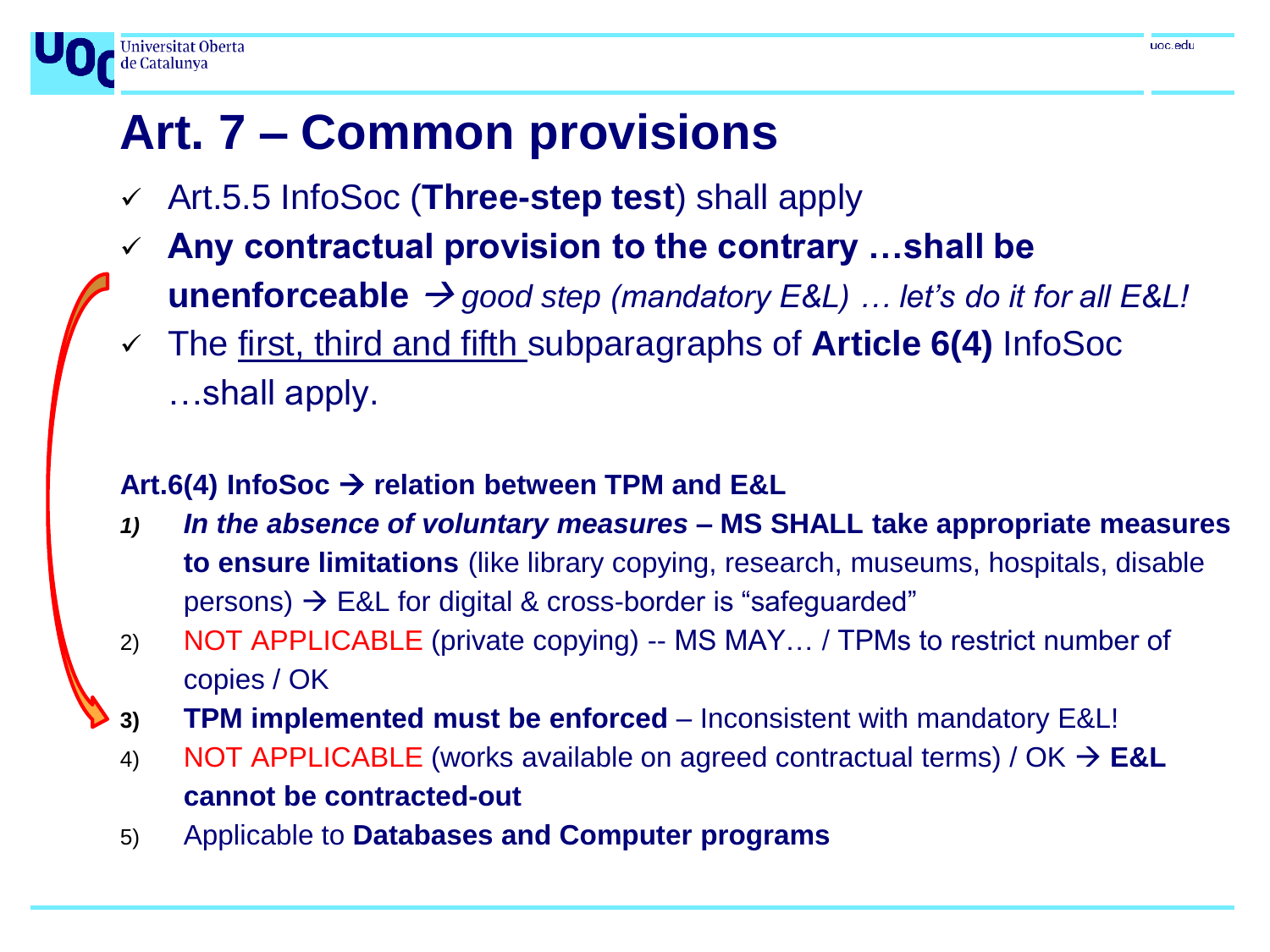# **Final comments:**

#### ➢ **Co-existence of E&L regimes … or a "natural" convergence?**

• analogic (Art.5.3(a) InfoSoc  $\rightarrow$  not harmonized

Universitat Oberta

de Catalunya

• digital uses classroom + online uses  $\rightarrow$  mandatory E&L

*(same treatment should apply to analogic v. digital uses in classrooms)*

#### ➢ **Mandatory E&L for digital & online, but not fully harmonized**:

- *Nat'l laws may decide on: exclude some works, what amounts, fair compensation, management regime*
- *Nat'l laws may exclude Art.5.1 when licensing is available* → *DANGER of defeating mandatory E&L at nat'l implementation!*
- *Other better solution: A mandatory Art.5.1 that cannot be overridden by contract (nuclear EU-uniform scope of exempted uses preserved), but it can be complemented by parties agreement (accommodating licensing in Nordic countries and UK).*
- ➢ CROSS-BORDER online teaching uses *deemed to occur* **only in country of establishment** (not a PIL criteria but a "legal fiction"?)

 $\rightarrow$  Any danger of "online teaching heavens"?